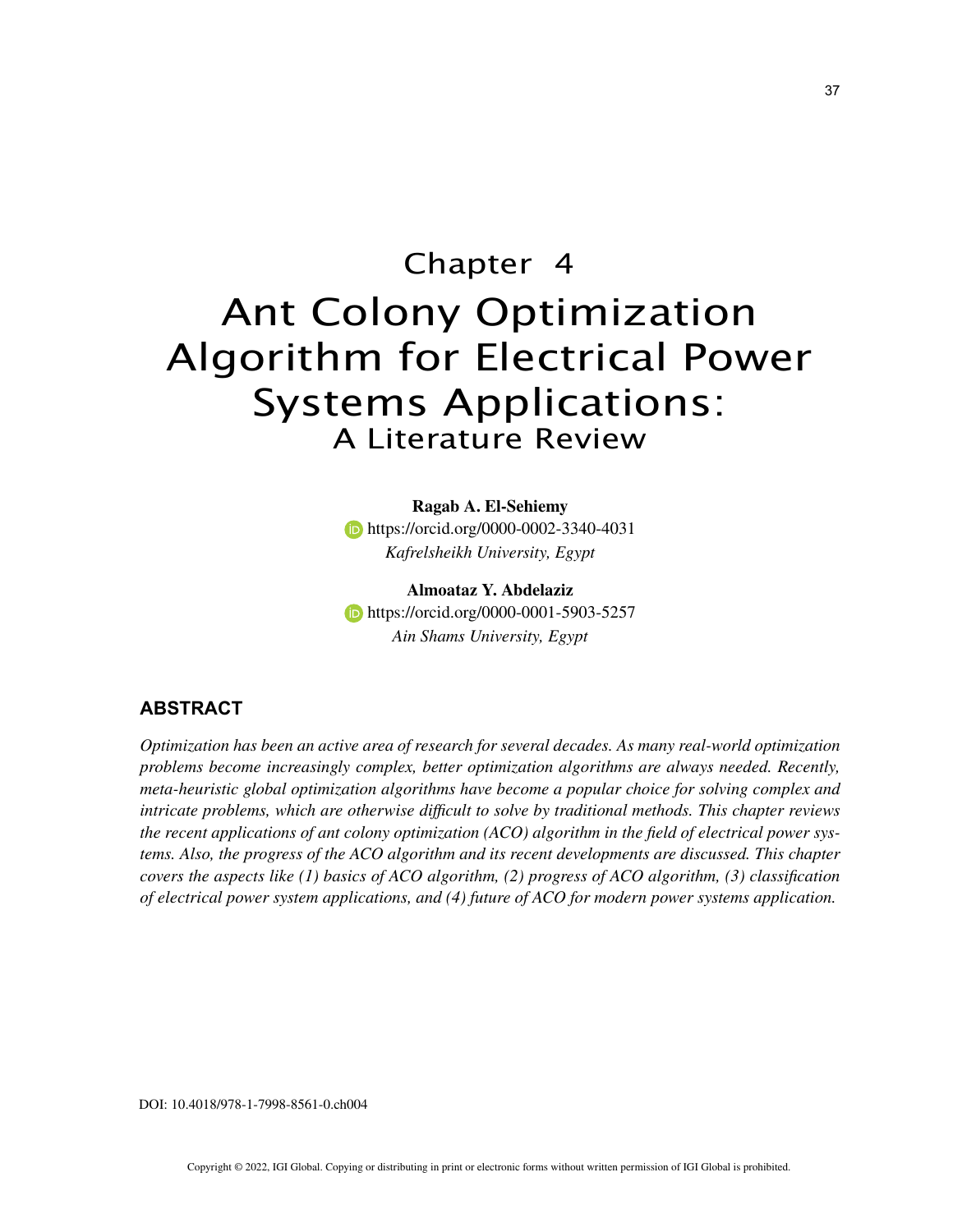# *Box. List of symbols*

| Symbol                                    | <b>Definition</b>                                                                                   |
|-------------------------------------------|-----------------------------------------------------------------------------------------------------|
| $\tau_{_{ij}}$                            | pheromone trail deposit ed between city $i$ and $j$ by ant $k$ ,                                    |
| $\alpha$ and $\beta$                      | two parameters which influence the relative weight of pheromone trail and heuristic guide function, |
| $\eta_{ii}$                               | visibility or sight and equal to the inverse of the distance or $(= 1/dij)$ .                       |
| $\eta_{ij}$                               | transition cost between city $i$ and $j$                                                            |
| q                                         | cities that will be visited after city $i$ ,                                                        |
| $N_i^k$                                   | a tabu list in the memory of ant that recodes the cities visited to avoid stagnations               |
| $\tau_{ii}(t+1)$                          | pheromone after one tour or iteration                                                               |
| $\rho$                                    | pheromone evaporation                                                                               |
| ε                                         | elite path weighting constant                                                                       |
| $\tau_{o} = 1/d_{ij}$                     | incremental value of pheromone of each ant                                                          |
| λ                                         | large positive constant                                                                             |
| $d_{\rm best}$                            | shortest tour distance.                                                                             |
| $P_{\text{g}j}$ and $Q_{\text{g}j}$       | active/reactive power outputs from the generator bus $j$                                            |
| $P_{dj}$ and $Q_{dj}$                     | active and reactive power demand at bus $j$ ,                                                       |
| $V_i$ and $V_j$                           | voltages at sending end $i$ and receiving end $j$ ,                                                 |
| $Y_{ij}$ and $\theta_{ij}$                | admittance magnitude and angle between buses $i$ and $j$                                            |
| $\delta_i$ and $\delta_i$                 | phase angles of voltages at buses $i$ and $j$ ,                                                     |
| $P_{DGj}$ and $Q_{DGj}$                   | active and reactive power injections at location $j$ ,                                              |
| QCj                                       | the reactive power injection at location j.                                                         |
| VSI,                                      | the voltage stability index of bus $j$ ,                                                            |
| Vi,                                       | the voltage magnitude of sending end bus $i$                                                        |
| $P_j$ and $Q_i$                           | the total active and reactive power load fed through bus $j$ ,                                      |
| $R_{ij}$ and $X_{ij}$                     | the resistance and reactance of the line connected buses $i$ and $j$ , respectively.                |
| $w_1$ , $w_2$ and $w_3$                   | weighting factors.                                                                                  |
| $P_{\rm\scriptscriptstyle Loss}$          | the total real power loss                                                                           |
| $\boldsymbol{P}_i$ and $\boldsymbol{Q}_i$ | the net active and reactive power at bus $i$ ,                                                      |
| ${\cal N}_b$                              | the system buses number.                                                                            |
| $R_{ij}$                                  | line resistance between buses $i$ and $j$ ,                                                         |
| VD                                        | total voltage deviation                                                                             |
| <b>VSI</b>                                | voltage stability index                                                                             |
| $G_{ij}$ and $B_{ij}$                     | mutual conductance and susceptance between bus $i$ and $j$ ,                                        |
| $N_{PQ}$                                  | load buses number                                                                                   |
| $P_{L_i}$ and $Q_{L_i}$                   | active and reactive power demand at bus i                                                           |
| $Q_{c_i}$                                 | capacitive or inductive power of existing VAR source installed at bus <i>i</i> .                    |
| $N_{_{pv}}$                               | total number of voltage-controlled buses;                                                           |
| ${\cal T}_k$                              | tapping change of a transformer                                                                     |
| $N_{t}$                                   | total number of on-load tap changing transformers.                                                  |

*continued on following page*